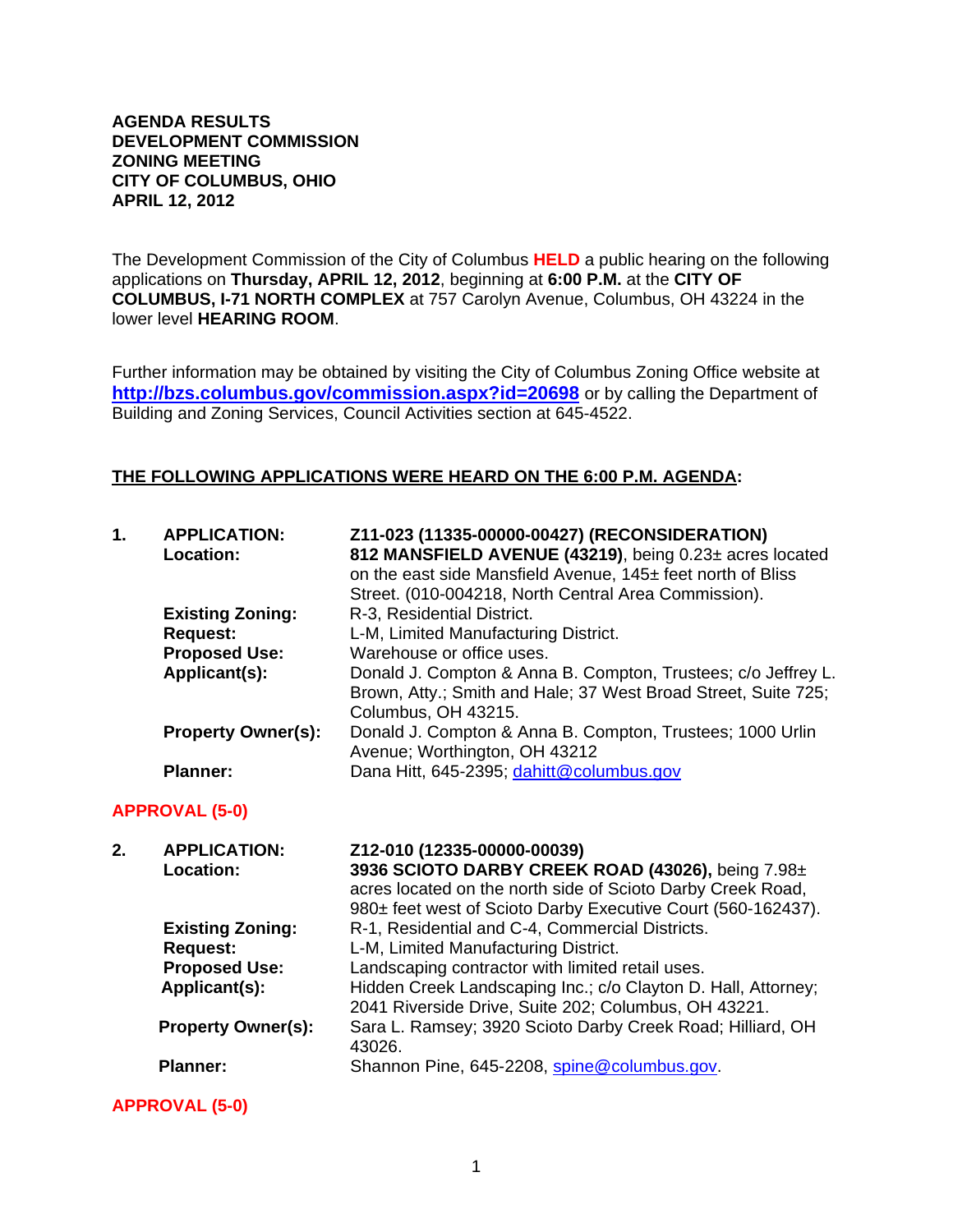| 3. | <b>APPLICATION:</b><br>Location: | Z12-007 (ACCELA # 12335-00000-00036)<br>5287 AVERY ROAD (43002), being 13.1± acres located on the |
|----|----------------------------------|---------------------------------------------------------------------------------------------------|
|    |                                  | west side of Avery Road, 1930± feet south of Rings Road. (010-<br>279301).                        |
|    | <b>Existing Zoning:</b>          | R, Rural District.                                                                                |
|    | <b>Request:</b>                  | L-ARLD, Limited Apartment Residential District                                                    |
|    | <b>Proposed Use:</b>             | Multi-unit dwellings.                                                                             |
|    | Applicant(s):                    | Colonial American Development Corporation c/o Jeffrey L.                                          |
|    |                                  | Brown, Smith & Hale; 37 West Broad Street, Suite 725;                                             |
|    |                                  | Columbus, Ohio 43215.                                                                             |
|    | <b>Property Owner(s):</b>        | Angelo J. Dallas Trust, FBO Marghrita (Dallas) Hennon; 3297                                       |
|    |                                  | McKinley Ave; Columbus, Ohio 43204.                                                               |
|    | <b>Planner:</b>                  | Dana Hitt; 645-2395; dahitt@columbus.gov.                                                         |

# **APPROVAL (5-0)**

| 4. | <b>APPLICATION:</b><br>Location: | Z12-014 (12335-00000-00111)<br>880 GREENLAWN AVENUE (43223), being 4.9± acres located<br>at the northeast corner of Greenlawn Avenue and Greenfield<br>Drive (010-126651; Franklinton Area Commission). |
|----|----------------------------------|---------------------------------------------------------------------------------------------------------------------------------------------------------------------------------------------------------|
|    | <b>Existing Zoning:</b>          | AR-3, Apartment Residential, and R, Rural Districts.                                                                                                                                                    |
|    | <b>Request:</b>                  | CPD, Commercial Planned Development District.                                                                                                                                                           |
|    | <b>Proposed Use:</b>             | Expansion of existing hospital.                                                                                                                                                                         |
|    | Applicant(s):                    | Ohio Hospital for Psychiatry LLC; c/o Jackson B. Reynolds, III,<br>Atty.; Smith and Hale LLC; 37 West Broad Street, Suite 725;<br>Columbus, Ohio 43215.                                                 |
|    | <b>Property Owner(s):</b>        | Ohio Hospital for Psychiatry LLC; 880 Greenlawn Avenue;<br>Columbus, OH 43223 and Columbus Metropolitan Housing<br>Authority; 800 East Eleventh Avenue; Columbus, OH 43211.                             |
|    | <b>Planner:</b>                  | Shannon Pine, 645-2208, spine@columbus.gov.                                                                                                                                                             |

## **APPROVAL (5-0)**

| 5. | <b>APPLICATION:</b><br>Location: | Z12-005 (ACCELA # 12335-00000-00004)<br>7520 SANCUS BOULEVARD (43213), being 10.2± acres<br>located on the east side of Sancus Boulevard, 225± feet south of<br>Worthington Woods Boulevard. (610-280547). |
|----|----------------------------------|------------------------------------------------------------------------------------------------------------------------------------------------------------------------------------------------------------|
|    | <b>Existing Zoning:</b>          | L-AR-12, Limited Apartment District.                                                                                                                                                                       |
|    | <b>Request:</b>                  | L-AR-12, Limited Apartment District.                                                                                                                                                                       |
|    | <b>Proposed Use:</b>             | Multi-unit dwellings.                                                                                                                                                                                      |
|    | Applicant(s):                    | The Traditions at Worthington Woods, LLC c/o Jeffrey L. Brown,<br>Atty.; Smith and Hale; 37 West Broad Street, Suite 725;<br>Columbus, OH 43215.                                                           |
|    | <b>Property Owner(s):</b>        | The Traditions at Worthington Woods, LLC; 470 Olde<br>Worthington Road,; Suite 100; Worthington, Ohio 43082.                                                                                               |
|    | <b>Planner:</b>                  | Dana Hitt; 645-2395; dahitt@columbus.gov.                                                                                                                                                                  |

**APPROVAL (5-0)**